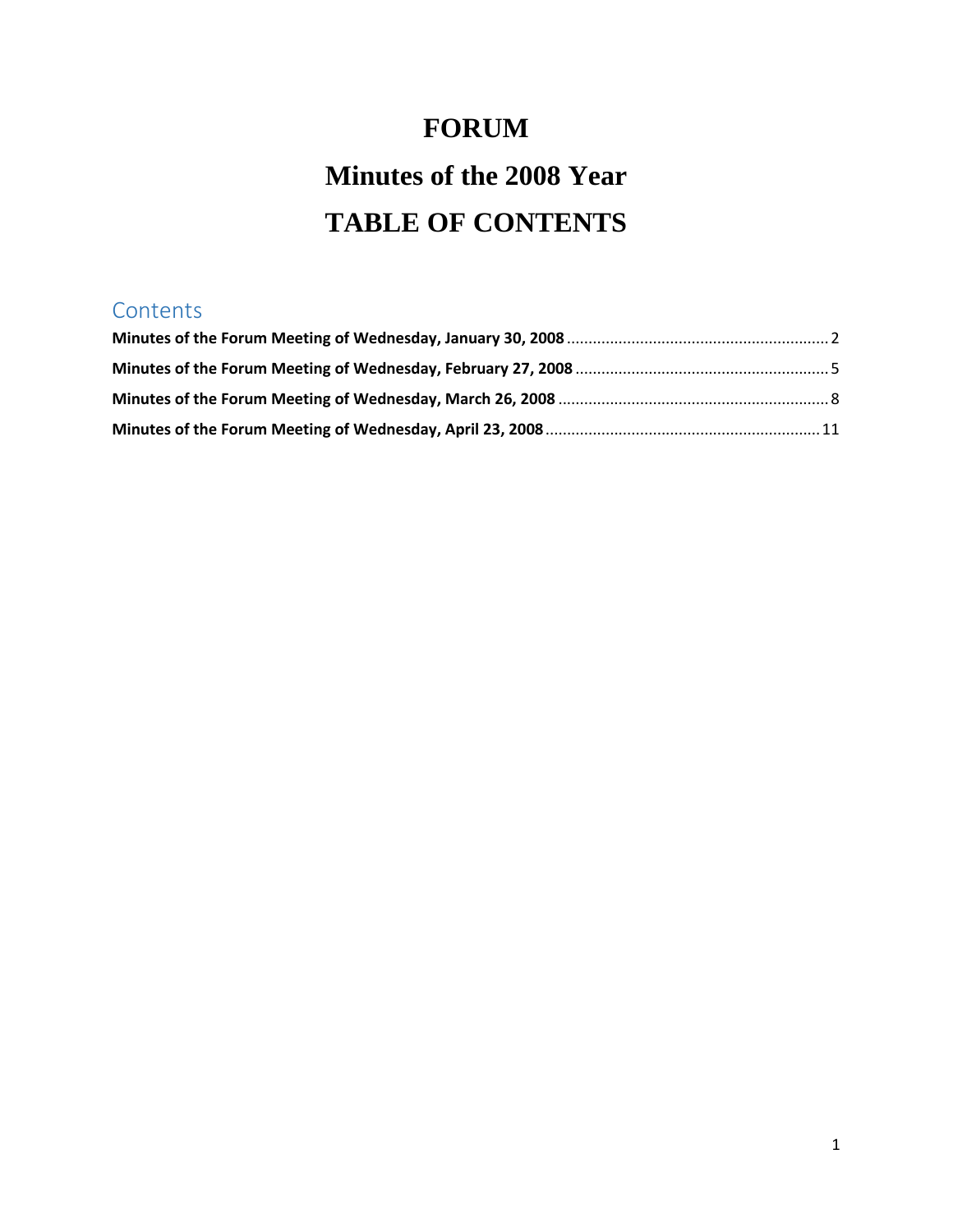# **Approved 2/27/08**

# <span id="page-1-0"></span>Minutes of the Forum Meeting of Wednesday, January 30, 2008

Chairperson Michael Coffta called the meeting to order on January 30, 2008, at 3:05 PM in the Multipurpose-B Room, Kehr Union.

**Present**: Cindy Venn (in for Shah Amin), Tim McConnell (in for Joseph Andreacci), Alana Atchinson, Jeff Bajorek, Richard Baker, Nogin Chung, Michael Coffta, Mark Decker, Vincent Diloretto, Sheng Ding, Jean Downing, James Ermatinger, Ralph M. Feather, Jr., Jimmy Gilliland, Anita Hakim, W. R. Harrar, David Heineman, Todd Hoover, C. J. Hoppel, Barry Jackson, Jonathan Lincoln, James Mackin, Robert Marande, Dianne Mark, Rand Martin, Samantha Mason, Christine Mehlbaum, James Mullen, Margaret O'Connor, Gretchen Osterman, Jennifer Raup, Alicia King Redfern, John H. Riley, Richard H. Rugen, Deb Sanders, Safa Saraçoğlu, David Soltz, Luke Springman, Ann Stokes, Maximilian Van der Mark-Geary, Mary Vezendy, Barbara Wilson, Yang Xia, Kathryn Yelinek, and Gregory Zimmerman.

**Guests who signed in**: Ryan Geiger, Sybil Holloway, Adam Johnson, Nicole Leonzi, Jeff Long, Bonnie Martin, James Matta, Gini Rinkus, and Alison Stone-Briggs.

### 1. **Approval of January 30, 2008 Agenda**

John Riley moved that the Agenda be approved; seconded by Todd Hoover. The motion was approved by voice vote.

#### 1. **Approval of November 14, 2007 Minutes**

Todd Hoover moved that the Minutes be approved; seconded by John Riley. The motion was approved by voice vote.

# **3**. **Announcements**

Michael Coffta provided an update to the Forum on pedestrian safety on East Second St. near Elwell Hall. A student was hit by a vehicle in this area. PennDOT will complete an investigation and will report their recommendations to the Town of Bloomsburg by next week. Pedestrian signs may be added and/or some metered parking spots may be removed.

He also welcomed new President Soltz to the Forum.

# **4. Reports by Standing Committees**:

#### a. BUCC

John Riley reported that they have met twice since the last Forum. On November 28 new courses and program changes were approved for recommendation to the Provost from the following Departments: Exercise Science and Athletics; Anthropology, Nursing, MBA, Instructional Technology, and English. On January 23 they approved a concept approval of a Minor in Africana Studies, an interdisciplinary course that will be housed in the History Department, distance education courses and a new course for Exceptionality Programs, and a proposal from the Economics Department to combine three degrees into one degree with three tracks. There were first readings of PRP 3540, Department of Nursing, Academic Good Standing, and PRP 3990, Institutional Review Board (IRB) for Human Subjects Research. They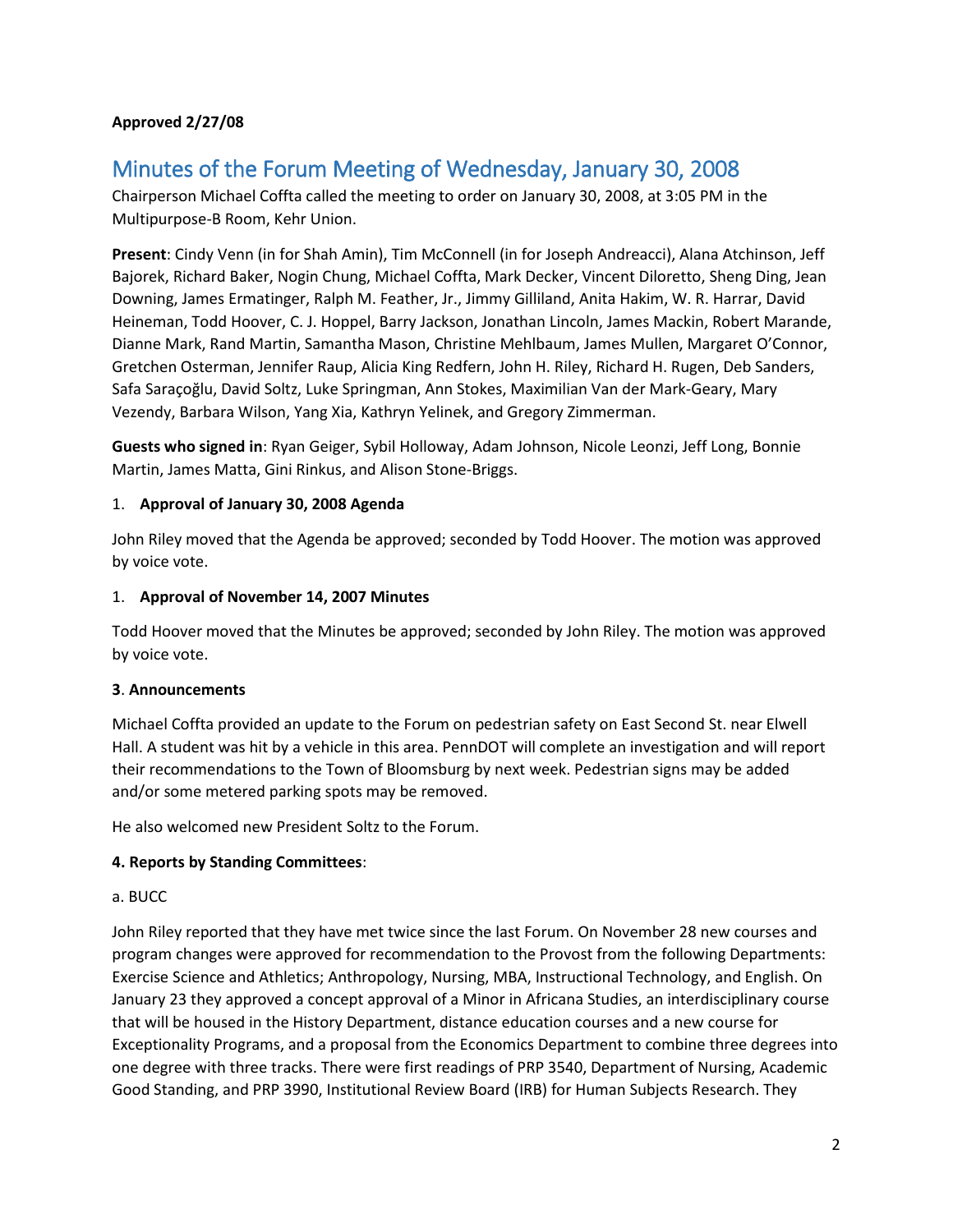discussed the issuance of incomplete grades and began work on forming a General Education Task Force.

b. General Administration Committee

Vince Diloretto reported that this committee has not met this semester.

#### c. Planning and Budget

Jim Mackin reported that this committee had met on January 17 and had reports by standing committees as well as an update on Performance Funding. The Task Force on Assessment and Evaluation presented a template for departmental strategic plans and five year program reviews. Strategic planning will be reviewed at a meeting of the Department Chairs. They discussed items related to Corporate and Continuing Education.

d. Student Life

Jen Raup reported that they have not met this semester. They plan on bringing the revised draft Student Code of Conduct to the next Secretariat.

### e. Middle States Steering Committee

Richard Baker reported that this committee met last Wednesday (January 23) and worked on finishing the Self-Study Report. He reviewed the meeting he attended in Philadelphia, along with President Kozloff and James Mackin. He discussed the online survey that was sent out and apologized for the problems encountered by staff when they tried to complete the survey. These problems are now corrected, and they will be sending the survey out again this Friday.

# **5. Revisions to the Governance Document—Second Reading**

Michael Coffta explained the process of revisions of PRPs and the Governance Document. One of the revisions to this Document was to add the chairs of the Middle States Steering Committee and the Middle States Periodic Review Committee who will provide reports to the Secretariat and Forum during their terms of office. A few minor changes were suggested regarding titles. Motion made by John Riley to adopt the revised Governance Structure; seconded by Richard Baker. **Motion to adopt the revised Governance Document approved by voice vote.** 

# **6. Revisions to the Smoking Policy (PRP 5253)—First Reading**

Vince DiLorreto explained that the proposed revisions to this policy would update the policy to include the new Academic Quad area and to address complaints from nonsmokers. The main revision they propose would add the Quad area as a nonsmoking area, including the areas contiguous to the following buildings: Waller, Andruss, Centennial, Sutliff, Hartline, Warren SSC, Bakeless, and McCormick. Members discussed enforcement of the policy and Richard Rugen acknowledged that there is very little that can be enforced and that the policy would rely on the cooperation and consideration of the university community. Students could propose sanctions through Student Life. There are no sheltered areas for smokers. Vince stated that the construction of such areas would need to be studied as to placement, costs, utilities, etc. Some members felt that making the large Quad area nonsmoking would be unfair to those who smoke, while other members supported larger nonsmoking areas. Suggestions from those in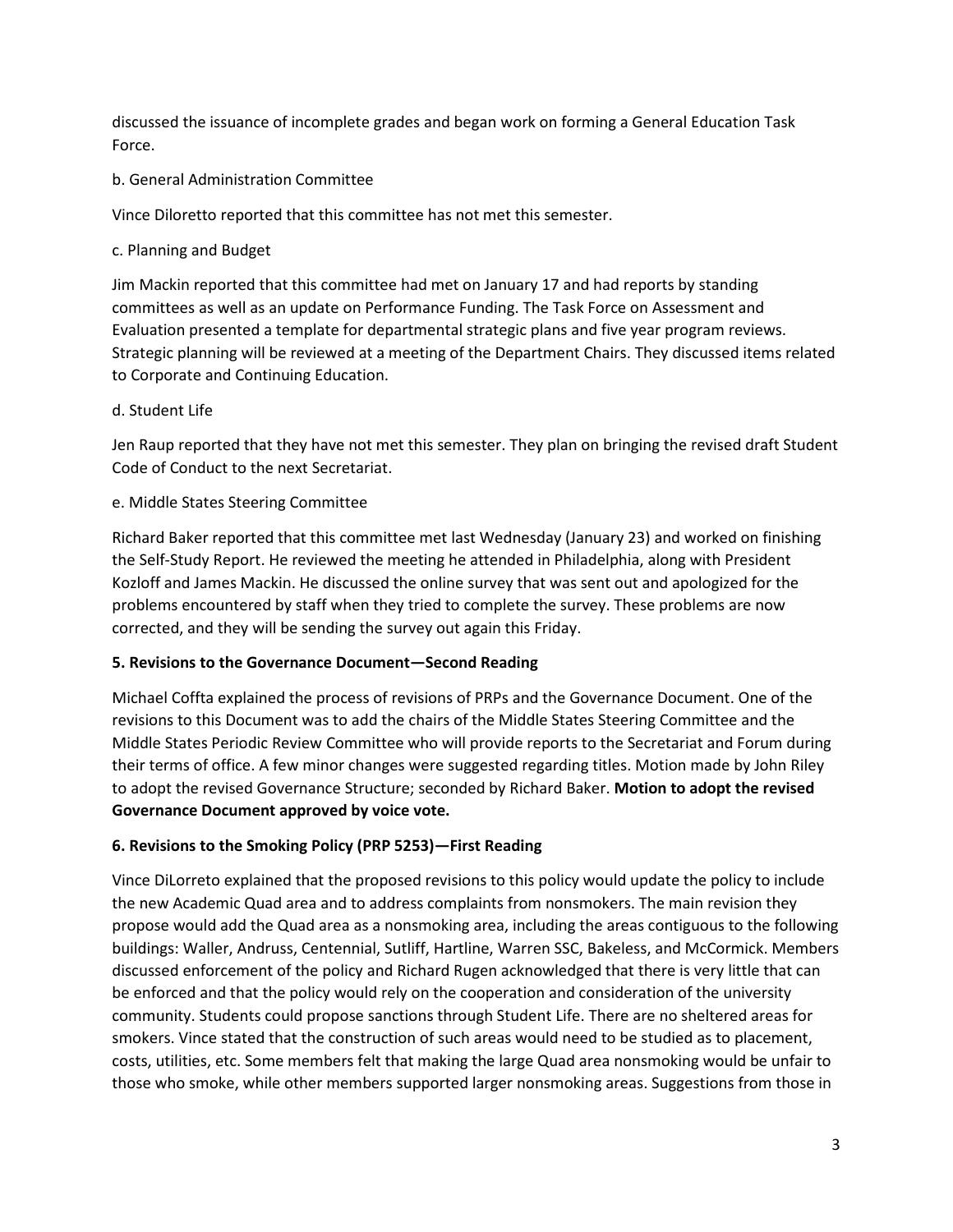attendance included removing the word "employees" and replacing it with "individuals" so that all faculty, students, staff, and visitors would be subject to the policy.

# **7. Margin of Excellence Projects**

James Matta discussed the Bloomsburg University Foundation, Margin of Excellence Projects. The major change is the expansion of the evaluation criteria. They are looking for a major impact on campus that will lead to an area of excellence. Each grant can receive from \$10,000 to \$25,000. This information will be placed on the BU website.

# **8. Questions for President Soltz**

President Soltz introduced himself by discussing his background. He will meet with as many groups and individuals as possible to learn the culture of the university. He expressed his pleasure at being at Bloomsburg University and looks forward to working together with members to set the future direction of BU. He mentioned the strategic planning process, campus master plan, and felt that upgrading the interior spaces would probably be next.

Members discussed the icy road conditions yesterday and the liberal leave policy. Richard Rugen explained that liberal leave depends on the bargaining unit.

# **9. Open Forum**

Students alleged that dirt instead of cinders was used on the icy walks and parking areas. Michael Coffta will investigate.

# **10. Adjournment**

John Riley moved that the meeting be adjourned; seconded by Richard Baker. The meeting was adjourned at 4:10 PM by consensus.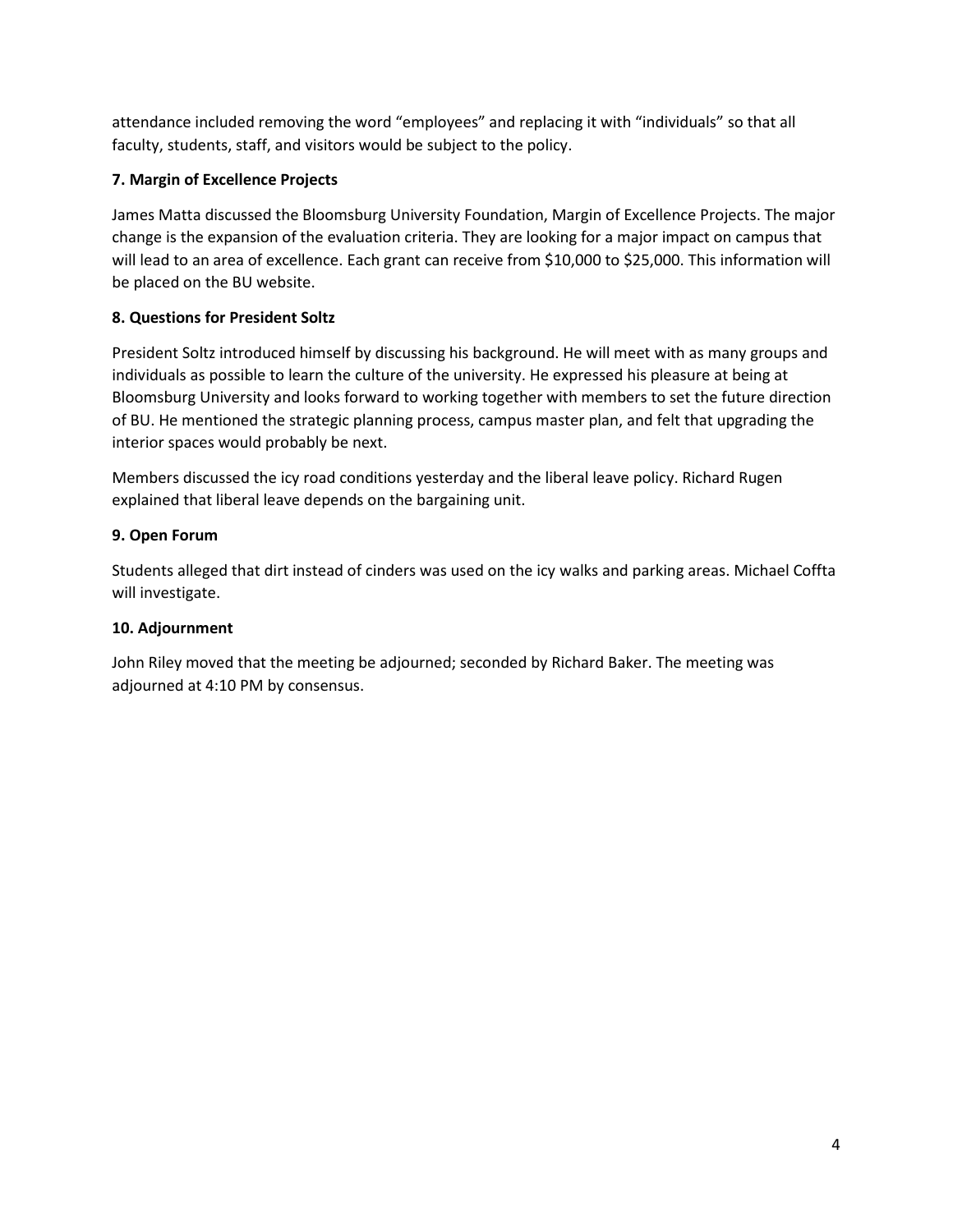#### **Approved as amended 3/26/2008**

# <span id="page-4-0"></span>Minutes of the Forum Meeting of Wednesday, February 27, 2008

Chairperson Michael Coffta called the meeting to order on February 27, 2008, at 3:05 PM in the Multipurpose-B Room, Kehr Union.

**Present**: Tim McConnell (in for Joseph Andreacci), Yvette Samson (in for Alana Atchinson), Jeff Bajorek, Richard Baker, Veronica Breisch, Michael Coffta, Jackie Davie, Mark Decker, Vincent Diloretto, Ralph M. Feather, Jr., Jimmy Gilliland, John Grandzol, W. R. Harrar, David Heineman, H. Preston Herring, C. J. Hoppel, Jonathan Lincoln, Robert Marande, Dianne Mark, Rand Martin, James Mullen, Gretchen Osterman, Timothy Phillips, Marion Mason (in for Alicia King Redfern), John H. Riley, Marilee Salvator, Christine Alichnie (in for Deb Sanders), Safa Saraçoğlu, Brenda Cromley (in for David Soltz), Luke Springman, Ann Stokes, Mary Vezendy, Sheila D. Jones (in for Barbara Wilson), Yang Xia, Daxue Xu, and Kathryn Yelinek, Gregory Zimmerman.

**Guests who signed in**: Eric Foster, Krystal Gurley, Sybil Holloway, Jeff Long, James Matta, Bruce Wilcox.

### 1. **Approval of February 27, 2008 Agenda**

Michael Coffta noted that since the President and Provost were on a conference call, Jonathan Lincoln would be presenting item 6, Revised PRPs. John Riley moved that the Agenda be approved; seconded by Richard Baker. The motion was approved by voice vote.

#### 1. **Approval of January 30, 2008 Minutes**

John Riley moved that the Minutes be approved; seconded by Richard Baker. The motion was approved by voice vote.

#### **3**. **Announcements**

Michael Coffta announced that the recently revised Governance Document has been placed on the website.

#### **4. Reports by Standing Committees**:

#### a. BUCC

John Riley reported that the BUCC met on February 6 and February 20. They approved PRP 3540, Department of Nursing, Academic Good Standing, and PRP 3990, Institutional Review Board (IRB) for Human Subjects Research. They elected nine faculty members for the General Education Task Force. He and Jonathan Lincoln will serve as Co-Chairs. This Task Force will have its first meeting tomorrow morning (February 28). The BUCC received and discussed a template for the Five-Year Program Review. They approved proposals from the following departments: Music, Geography and Geosciences, Physics and Engineering Technology, History, and Political Science. They had a first reading of PRP 6820, Research Misconduct. They approved a revised Academic Calendar 2009-2010. This revision was necessary because of the limitation of classrooms due to the renovation schedule for Hartline Science Center and Bakeless Center for Humanities. He noted that there is less flexibility locally with the academic calendar due to the State System Common Calendar restrictions. In addition, they reviewed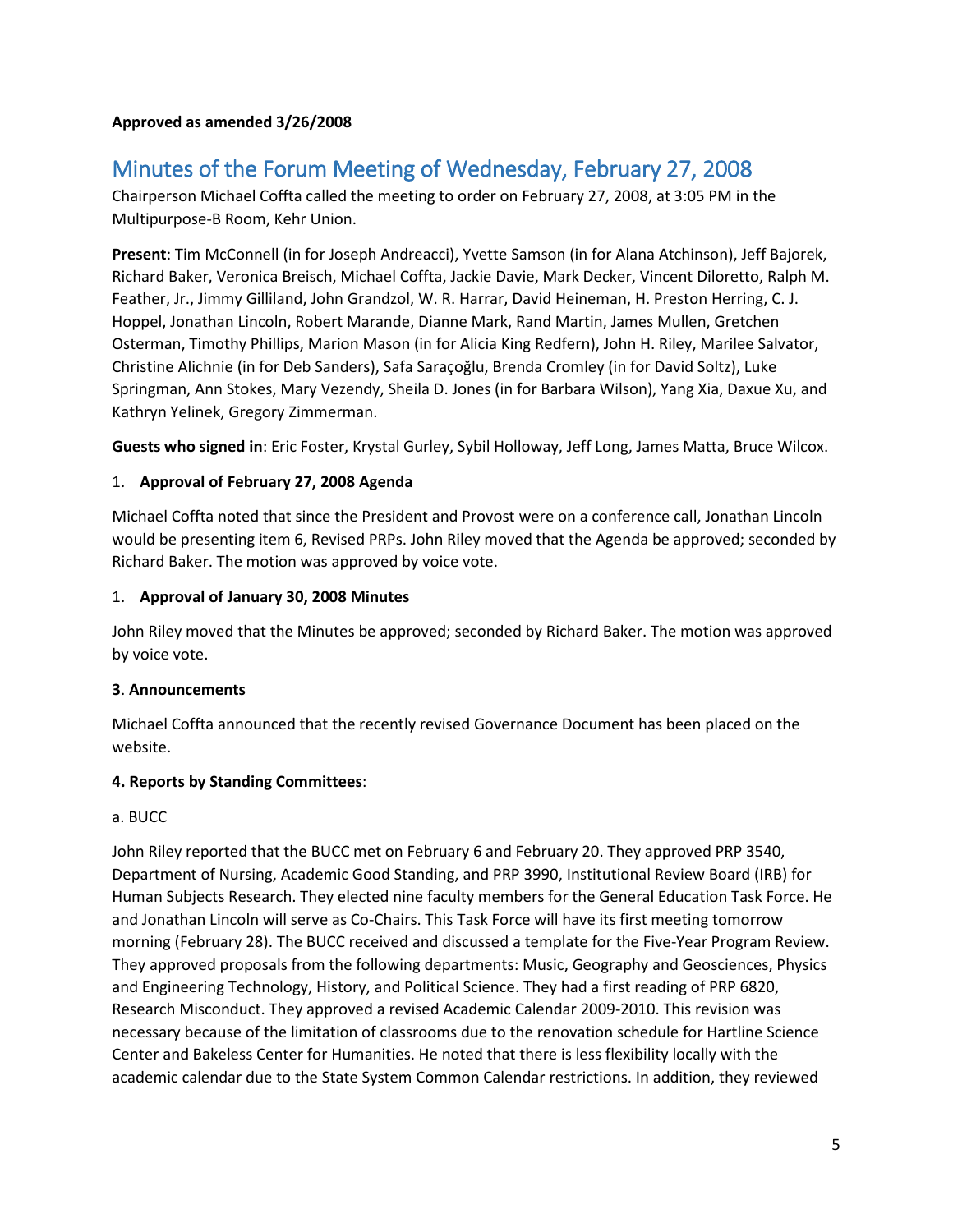five policies with revisions required by the State System. These policies were not subject to BUCC approval and are on today's Agenda for presentation by Jonathan Lincoln.

b. General Administration Committee

Vince Diloretto reported that this committee met on February 15 and revised the Smoking Policy that is on today's Agenda.

c. Planning and Budget

No report.

d. Student Life

Michael Coffta reported for Jen Raup that this committee will meet March 5. They will continue to revise a draft of the Student Code of Conduct and plan on presenting it to the next Secretariat.

e. Middle States Steering Committee

Richard Baker reported that this committee has not had a formal meeting since the last Forum meeting. He reported that 302 people had completed their survey, and he thanked everyone for their cooperation and participation.

# **5. Action Item – Revisions to the Smoking Policy (PRP 5253) – Second Reading**

Vince Dilorreto discussed the minor wording changes that were made to this policy pursuant to the suggestions made at the last Forum. Motion to endorse this policy made by John Riley; seconded by Dianne Mark. **Motion approved by voice vote.** 

# **6. Revised PRPs**

Jonathan Lincoln explained that there are five of BU's policies that will be affected by system-wide changes approved by the Presidents of the State System Universities. These changes were approved in order to have some common policies across the system. He noted that Bloomsburg University voted against the Commonality Document that contained these changes.

# . **PRP 3434 – Change of Undergraduate Schedule**

Revisions include allowing students to drop courses through the sixth calendar day and add courses through the seventh calendar day in a regular semester. Members questioned if this change would mean that faculty would need to be available on Saturday and Sunday for the drop/add process.

# . **PRP 3452 – Course Repeat Policy**

Revisions include a maximum of six course repeats, with a minimum of three repeats for one course. "W" does not count as a repeat.

# . **PRP 3462 – Undergraduate Course Withdrawal**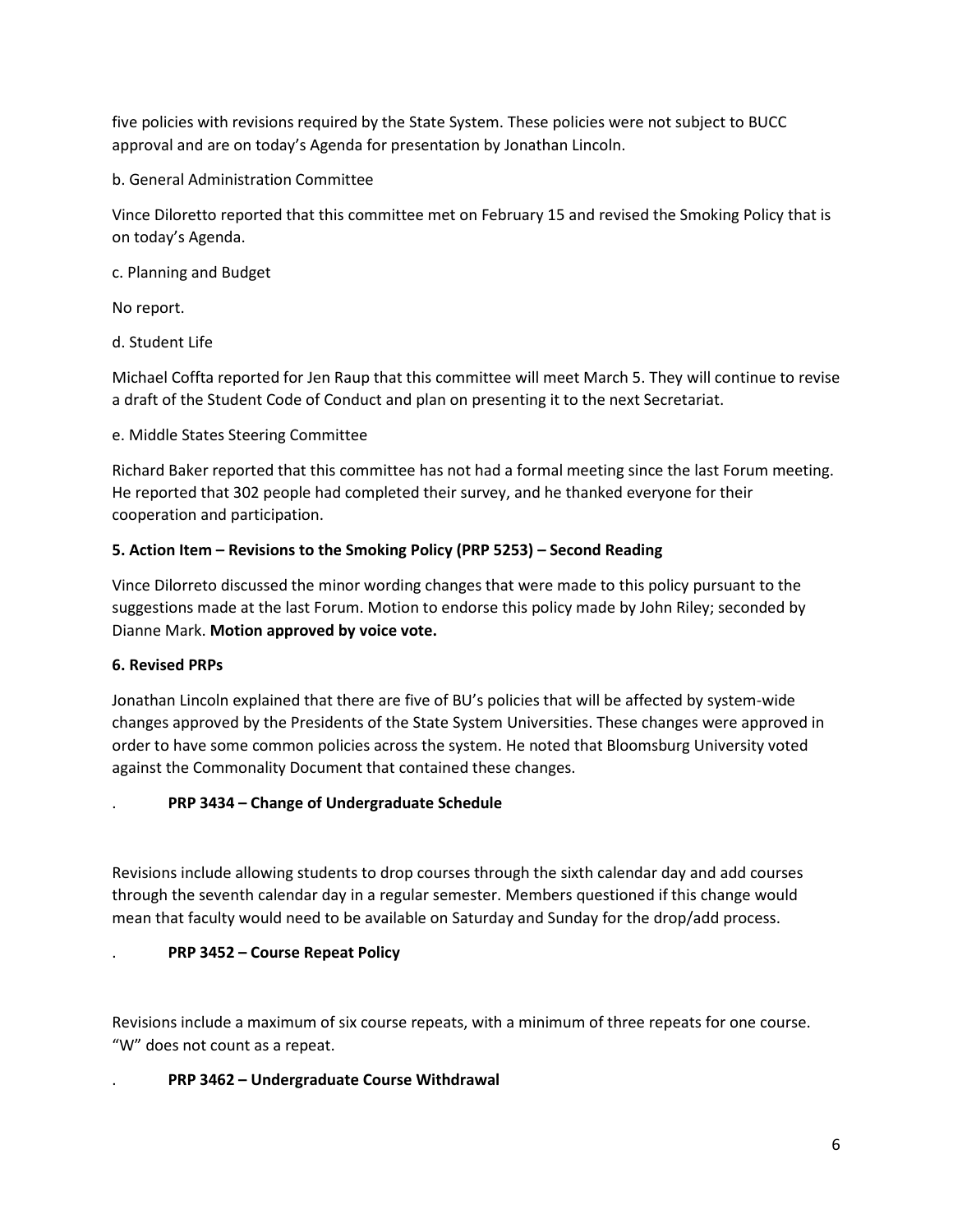Revisions include changing the time frame for entering a "W" for withdrawals from three weeks past mid-term to the end of the tenth week of the semester. The number of withdrawals will be changed from a limit of four to no limit on withdrawals.

# . **PRP 3463 – Graduate Admissions, Withdrawal, Course Repeat, Transfers, and Graduation Requirements**

Revisions include a maximum of two different courses that may be repeated. An individual course may be repeated only once.

### . **PRP 3604 – Undergraduate Graduation Requirements**

Revisions include that 30 of the last 45 semester hours must be earned at BU with fifty percent of the major discipline, excluding cognate courses, to be earned at BU.

Members agreed that these changes must be publicized well and that questions need to be anticipated. Exceptions for department policy that is more restrictive would be handled manually by the department.

### **7. Open Forum**

A student stated that many people on campus were not happy with the loss of Spring Weekend. John Riley observed that with the Common Calendar local choices were very limited.

Michael Coffta stated that he had investigated a student's claim of dirt being used on icy walks and parking areas. He has checked with Frank Curran, Groundskeeper Supervisor, and was told that they use sand, rock salt or calcium pellets.

Members discussed concern for the speeding problems in the parking lot behind McCormick, and between Haas and Navy Hall. They suggested bigger signs, speed bumps, but agreed that tickets work best. Michael Coffta will look into it.

# **8. Adjournment**

John Riley moved that the meeting be adjourned; seconded by Dianne Mark. The meeting was adjourned at 4:10 PM by consensus.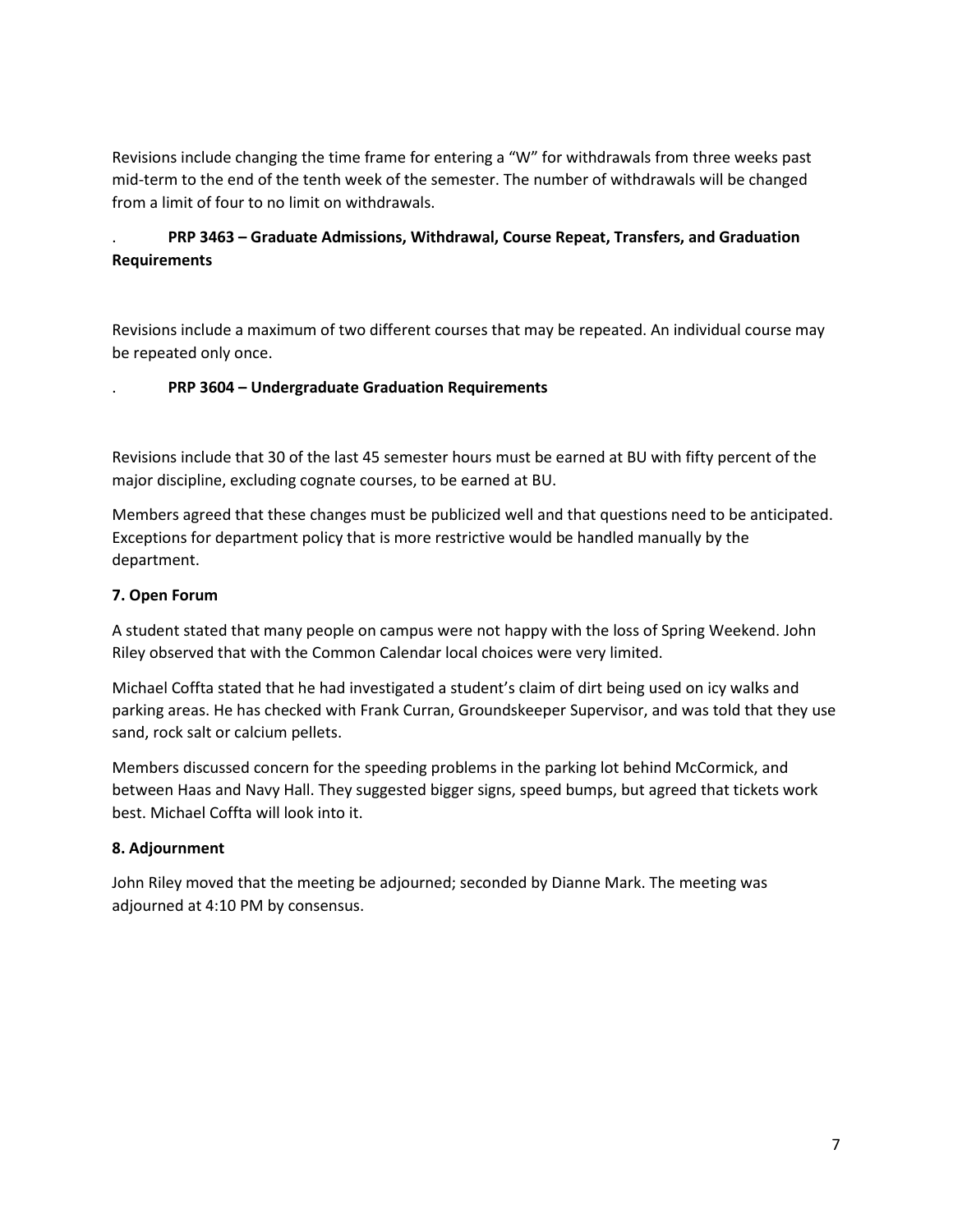#### **Approved as corrected 4/23/08**

# <span id="page-7-0"></span>Minutes of the Forum Meeting of Wednesday, March 26, 2008

Chairperson Michael Coffta called the meeting to order on March 26, 2008, at 3:03 PM in the Multipurpose-B Room, Kehr Union.

**Present**: George Agbango, John Hintz (in for S. Amin), Jeff Bajorek, Richard Baker, Robert Brad, Michael Coffta, Jim Brown (in for James Ermatinger), Mark Decker, Vincent Diloretto, H. Fereshteh (in for Ralph M. Feather, Jr.), John Grandzol, Anita Hakim, W. R. Harrar, David Heineman, H. Preston Herring, C. J. Hoppel, Robert Marande, Rand Martin, Clay Corbin (in for Christine Mehlbaum), Gretchen Osterman, Timothy Phillips, Conrad Quintyn, Jennifer Raup, Alicia King Redfern, John H. Riley, Deb Sanders, Safa Saraçoğlu, Luke Springman, Ann Stokes, Mary Vezendy, Barbara Wilson, Yang Xia, Daxue Xu, Kathryn Yelinek, Gregory Zimmerman.

**Guests who signed in**: Eric Foster, Sybil Holloway, Sandra Kehoe-Forutan, Nicole Leonzi, James Matta.

### 1. **Approval of March 26, 2008 Agenda**

Michael Coffta noted that reporting for Richard Rugen will be Eric Milner on Traffic concerns, and Sandra Kehoe-Forutan on the Quadrangle Usage Report. John Riley moved that the Agenda be approved; seconded by Richard Baker. The motion was approved by voice vote.

#### 1. **Approval of January 30, 2008 Minutes**

John Riley moved that the Minutes be approved; seconded by Gretchen Osterman. The last sentence in item 6 will be amended to reflect that departments with more stringent requirements would have to be handled manually rather than automatically. The motion was approved by voice vote.

#### **3**. **Announcements**

There were no announcements.

#### **4. Reports by Standing Committees**:

# a. BUCC

John Riley reported that the BUCC met last week as their Open Meeting. They had a report from the Writing Task Force that recommended a more writing oriented culture than we have now. They reviewed the "Incomplete" grade process with Joseph Kissell, Registrar, to make sure that the process works as it is intended. They discussed the Class Attendance policy and methods of resolving conflicts between class and "university-sponsored activities". They had a report from the Assessment Task Force. They meet again next Wednesday.

b. General Administration Committee

Vince Diloretto stated that there was nothing to report and that no meetings have been scheduled.

c. Planning and Budget

No report.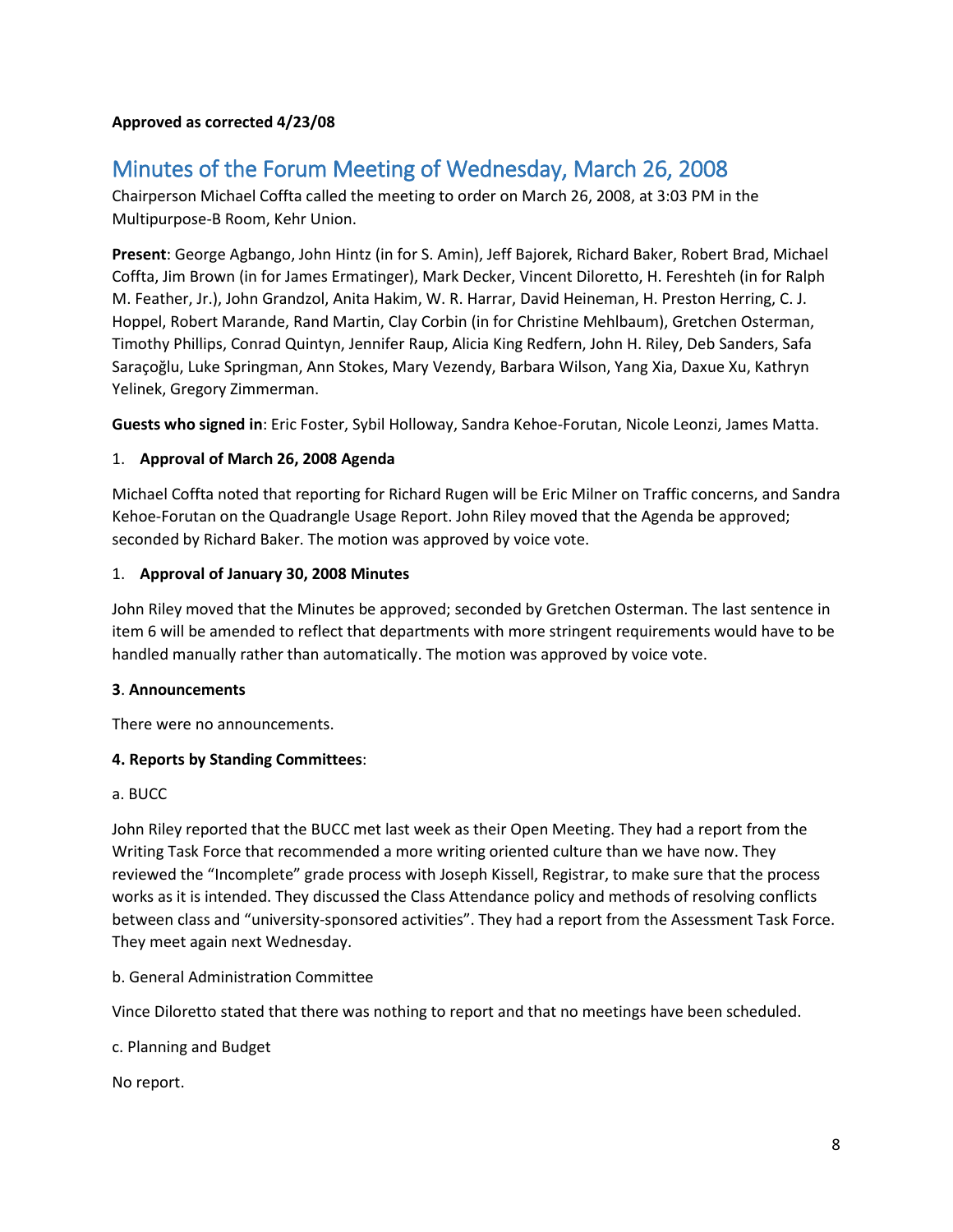### d. Student Life

Jen Raup reported that this committee met before Spring Break and that no other meetings have been scheduled. When they meet, they will begin to review the judicial process in connection with their Student Code of Conduct.

### e. Middle States Steering Committee

Richard Baker reported that this committee has not met since the last Forum meeting. He reported that April 15 was the due date for final first drafts from the working groups, and he thanked everyone for the information that has been submitted. He announced that Dr. Alan Donavan, President of SUNY Oneonta, will chair the middle states visitation team.

### **5. PRP 4802 – Code of Conduct – Discussion item**

Jen Raup explained that this was not a first reading but a discussion. The committee would like feedback from the members before sending the policy for legal review. They plan on having a first reading at the first Forum meeting next semester. She explained that the revised wording is basically the same used by the Office of Student Standards. Some items are paraphrased or excerpts from existing policies. Jen discussed paragraph I, Disruptive Classroom Conduct. The committee reviewed the materials of the BUCC ad hoc committee on this topic lead by Julie Kontos to determine if those materials could be combined with this document. John Riley, Chair of BUCC, remarked that he liked what this committee had created, and felt that the generic description was better than trying to create a detailed list. He asked that the draft policy be brought to the next BUCC meeting for feedback. Members suggested minor wording changes.

#### **6. Traffic Concerns**

Eric Milner reported that speed bumps have been placed behind McCormick in response to traffic and safety concerns. Two new ones will be added soon, and he invited feedback from the members on the effectiveness these additions. Bob Klinger reported on the traffic concerns on East Second Street. Because this street belongs to the Town of Bloomsburg and not BU, a PennDOT engineer (requested by the Town) visited the area and made recommendations. In response to his recommendations, the first parking space in that area (going East to West on Second Street) will be eliminated to enhance vision for pedestrians and vehicles. There will be repainting and restriping with raised lettering. Further down the street near the day care center, signs will be placed on the street and along the street.

# **7. Quadrangle Usage Report**

Sandra Kehoe-Forutan discussed the designation of the Quad areas and the types of events that may be scheduled for the Quad areas. The current procedure used to schedule outside events will also be used to schedule the Quad areas. Each application for use will include consideration of University resources and the impact on the Quad area.

# **8. Academic Departments' Five-Year Review Template**

James Mackin stated that because of the difficulty in comparing five-year reviews, he requested that a template be created that could be used by the academic departments. Jim Brown explained the template that was created by a group chaired by Nancy Coulmas. The template includes broad subject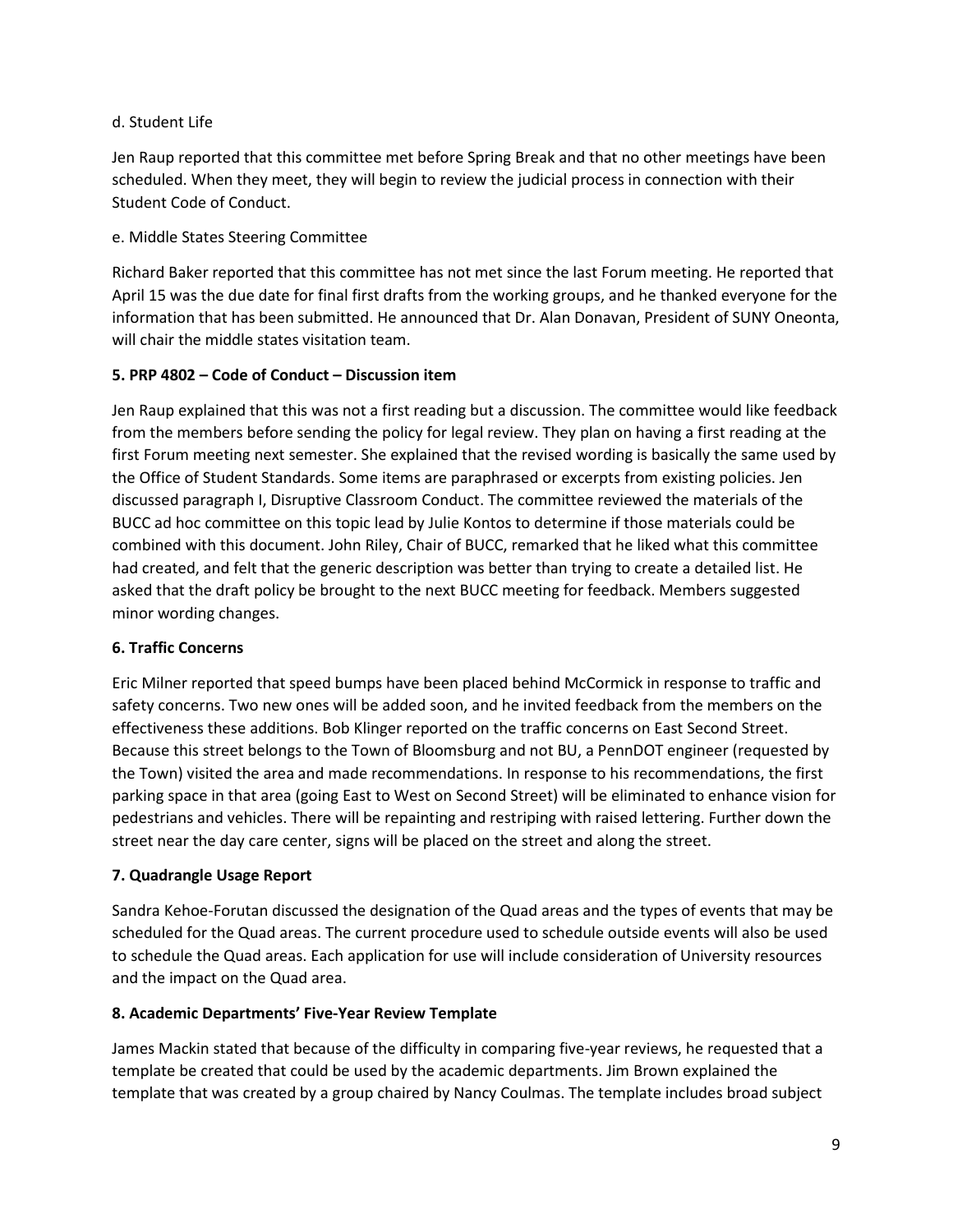areas but has the structure needed for comparisons. It is centered on what should be included and makes it more manageable. He proposed that this format be adopted for the next five-year reviews. Programs that are accredited are not required to participate in five year reviews. This document has been reviewed by BUCC and their suggestions were incorporated. He asked that any additional suggestions be sent to himself or James Mackin.

# **9. Open Forum**

John Riley mentioned that there were a number of PRPs that had been mailed out by the Provost's office. He thanked the Provost for this notification and cautioned that students may not be aware of some of the consequences of these revised PRPs. They will have unlimited withdrawals, but they must complete 12 credits every semester and students may not be aware of this.

James Mackin announced that as part of the Provost Lecture Series, Meave Leakey, renowned paleontologist, will be speaking on April 1 at 7 PM in Mitrani Hall of Haas Center for the Arts. The lecture is open to everyone, and, if deemed appropriate, members should feel free to bring their classes.

Jim Brown announced that April 1 would be the Democracy Matters - All Day Dialog. On April 22 will be Earth Day with outside activities to encourage students to vote in the primary election.

### **10. Adjournment**

Richard Baker moved that the meeting be adjourned; seconded by Mark Decker. The meeting was adjourned at 3:45 PM by consensus.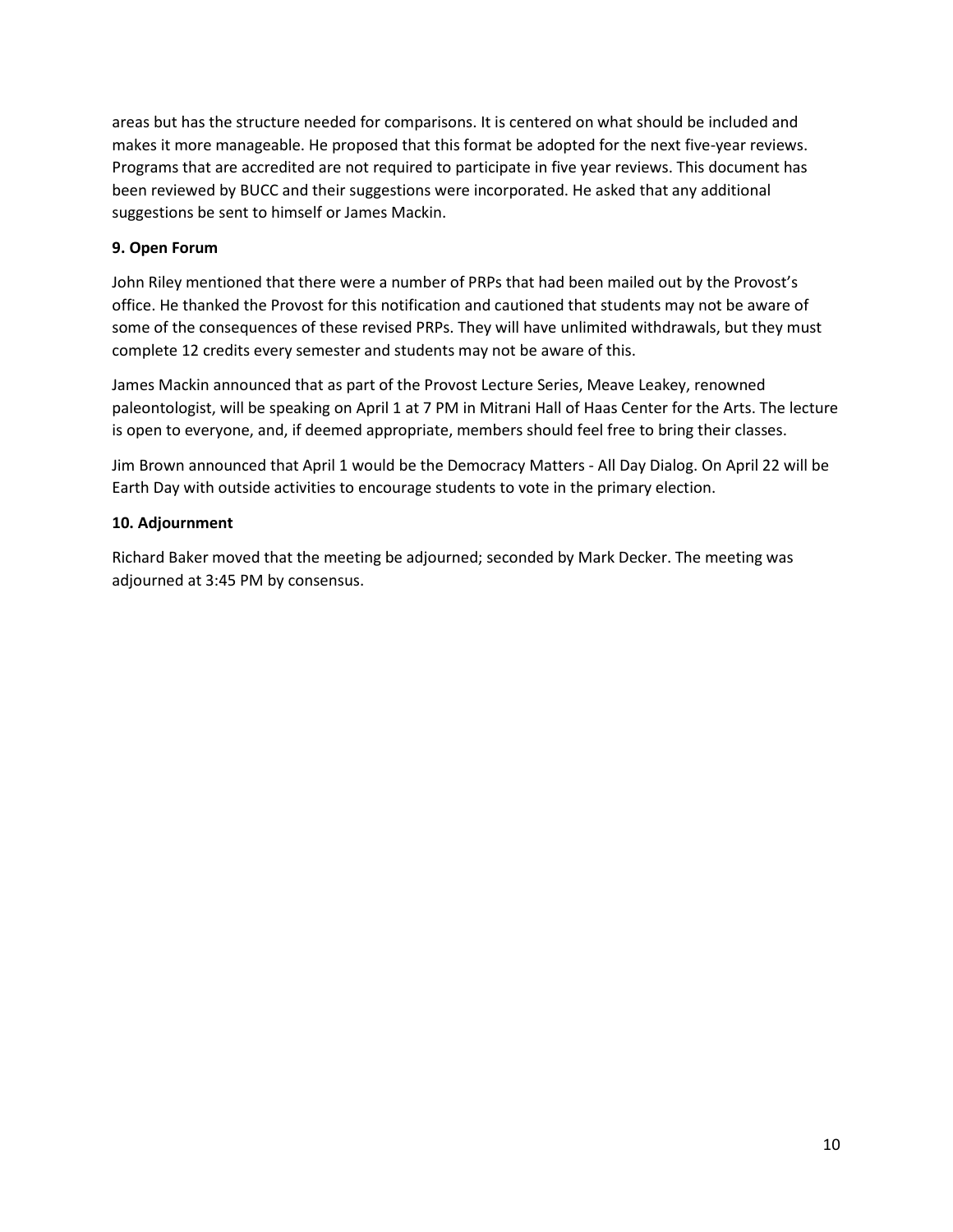### **Approved 9/17/2008**

# <span id="page-10-0"></span>Minutes of the Forum Meeting of Wednesday, April 23, 2008

Chairperson Michael Coffta called the meeting to order on April 23, 2008, at 3:03 PM in the Multipurpose-B Room, Kehr Union.

**Present**: George Agbango, Yvette Samson (in for Alana Atchinson), T. R. McConnell, (in for Joseph Andreacci), Jeff Bajorek, Richard Baker, Robert Brad, Giovanna Adornetto, (in for Gregory Cechak), Michael Coffta, Jackie Davie, Mark Decker, Vincent Diloretto, James Ermatinger, Ralph M. Feather, Jr., Jimmy Gilliland, John Grandzol, W. R. Harrar, David Heineman, Todd Hoover, C. J. Hoppel, Daxue Xu, (in for Ghassan Ibrahim), Jonathan Lincoln, Robert Marande, Dianne Mark, Rand Martin, James Mullen, Gretchen Osterman, Carl Chimi (in for Margaret O'Connor), Timothy Phillips, Jennifer Raup, Alicia King Redfern, John H. Riley, Richard Rugen, Deb Sanders, Safa Saraçoğlu, Luke Springman, Ann Stokes, Barbara Wilson, Yang Xia, Kathryn Yelinek, Gregory Zimmerman.

**Guests who signed in**: Tina Barnes, Sybil Holloway, Jeff Long, Bonnie Martin, James Matta.

### 1. **Approval of April 23, 2008 Agenda**

Michael Coffta noted an Agenda change of Jonathan Lincoln reporting for James Mackin on Research and Disciplinary Grant Guidelines. Richard Baker moved that the Agenda as amended be approved; seconded by John Riley. The motion was approved by voice vote.

#### 1. **Approval of March 26, 2008 Minutes**

John Riley moved that the Minutes as corrected be approved; seconded by Gretchen Osterman. The motion was approved by voice vote.

#### **3**. **Announcements**

Michael Coffta reported that this was the last meeting of the Forum for the academic year. He will produce annual report summaries of attendance, issues, and PRPs. He will also send letters to delegates and departments that have consistently sent representatives to the Forum.

#### **4. Reports by Standing Committees**:

#### a. BUCC

John Riley reported that the BUCC met on April 2 and April 16 and approved a number of course proposals. They discussed course content changes and determining when the content has changed significantly enough to be a new course. They felt that this decision should be resolved at the college curriculum level since they would be most familiar with the material. They approved the Research Misconduct policy that is on today's Forum Agenda. Registrar Joseph Kissell explained the proposed electronic course withdrawal form. They reviewed the proposed Student Code of Conduct and made suggestions.

They had a first reading of PRP 3446, Undergraduate Academic Retention Standards. The proposed revisions would apply the same set of standards to all students that are currently applied to students in programs such as ACT101 with regard to academic dismissal. They also had a first reading of PRP 3604,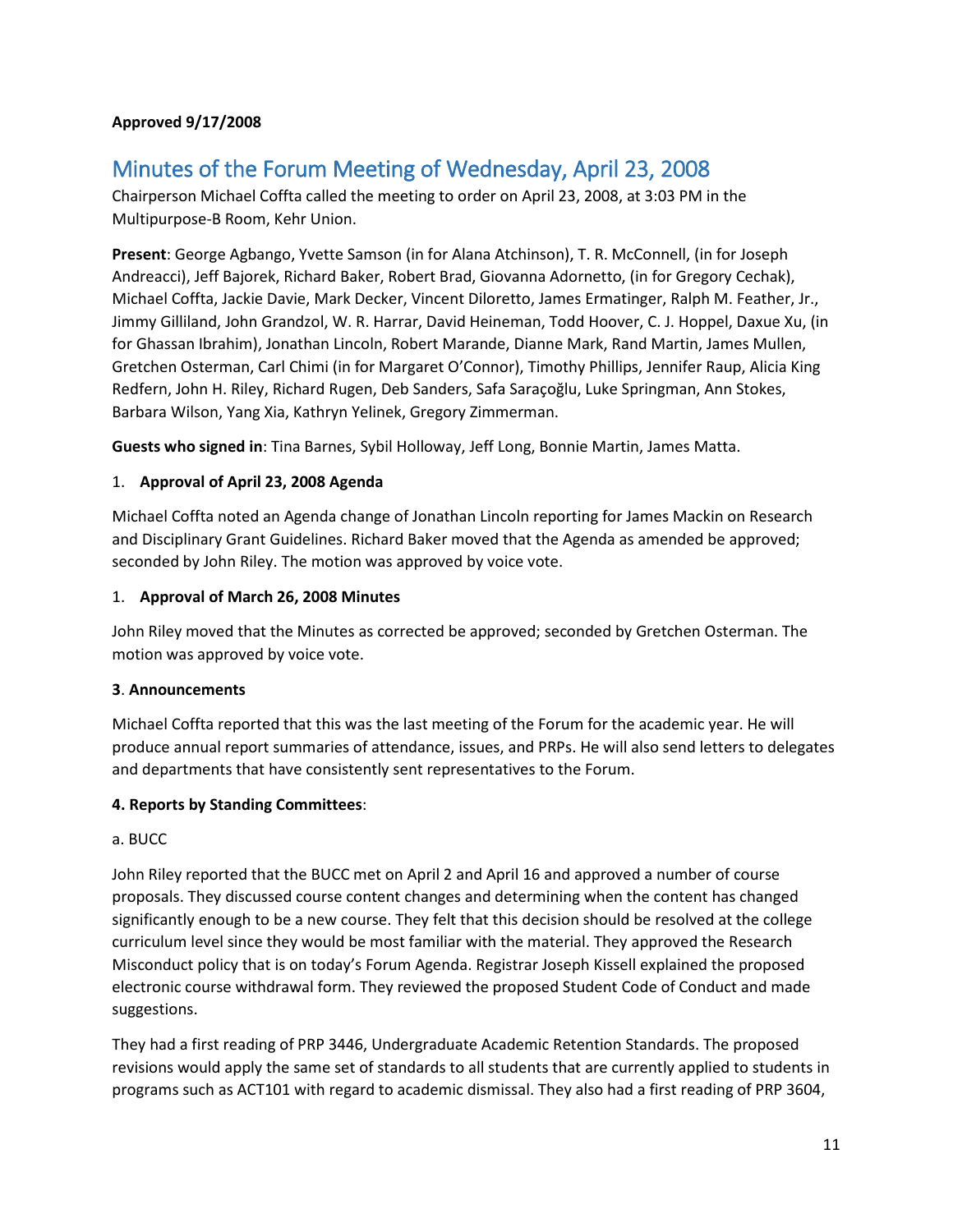Undergraduate Graduation Requirements. The proposed revisions would allow a community college course to transfer in to BU after 60 credit hours the same as it currently does when a student has less than 60 credit hours. In addition, the statement regarding all financial obligations would be removed. They approved the Omnibus form after removing Document S.

James Mackin explained that the College of Professional Studies will be working on meeting the requirements of the new teacher certification changes in structure. The State System has set aside a week in November to review proposals, and BUCC has added an additional meeting on October 15. Dean Dianne Mark explained that these changes will affect many other departments on campus. She

asked that BUCC consider a meeting in December to review any changes that the State System may make at their November meeting.

BUCC approved revisiting the creation of an academic PRP on student conduct.

b. General Administration Committee

Vince Diloretto stated that there was nothing to report and that no meetings have been scheduled.

c. Planning and Budget

No report.

d. Student Life

Jen Raup reported that this committee had not met, but were working on the suggestions made by BUCC for the Student Code of Conduct. They plan to have a draft to present for a first reading to the Secretariat and Forum in the Fall.

e. Middle States Steering Committee

Richard Baker announced that Dr. Alan Donavan, Chair of the Middle States visitation team, will be on campus for a one-day visit on October 8. The visitation team will be here April 5-9, 2009, with their oral report to the campus community on April 9. He thanked the working groups and noted that he is receiving stacks of reports from them. He will distribute a 100-page draft report to the university community for feedback in the Fall.

# **5. Research and Disciplinary Grant Guidelines**

Jonathan Lincoln presented proposed revisions to the Research and Disciplinary Grant Guidelines. He stated that the proposed changes would modify evaluation criteria and establish fall deadlines that would better meet the needs of new faculty members. The revision combines grants, allows for equipment requests, and provides for enhanced funding from external sources. Members suggested that the wording include arts and humanities in addition to science and technology so as not to limit any one. Jerrold Harris suggested adding a section just for the smaller projects so that the \$9000 for the smaller projects would not be lost in with the funding of the bigger projects.

# **6. Student Learning Assessment Proposal**

Michael Coffta, reporting for the Departmental Assessment of Student Learning Subcommittee of the Assessment and Evaluation Task Force, discussed their five recommendations for Assessment of Student